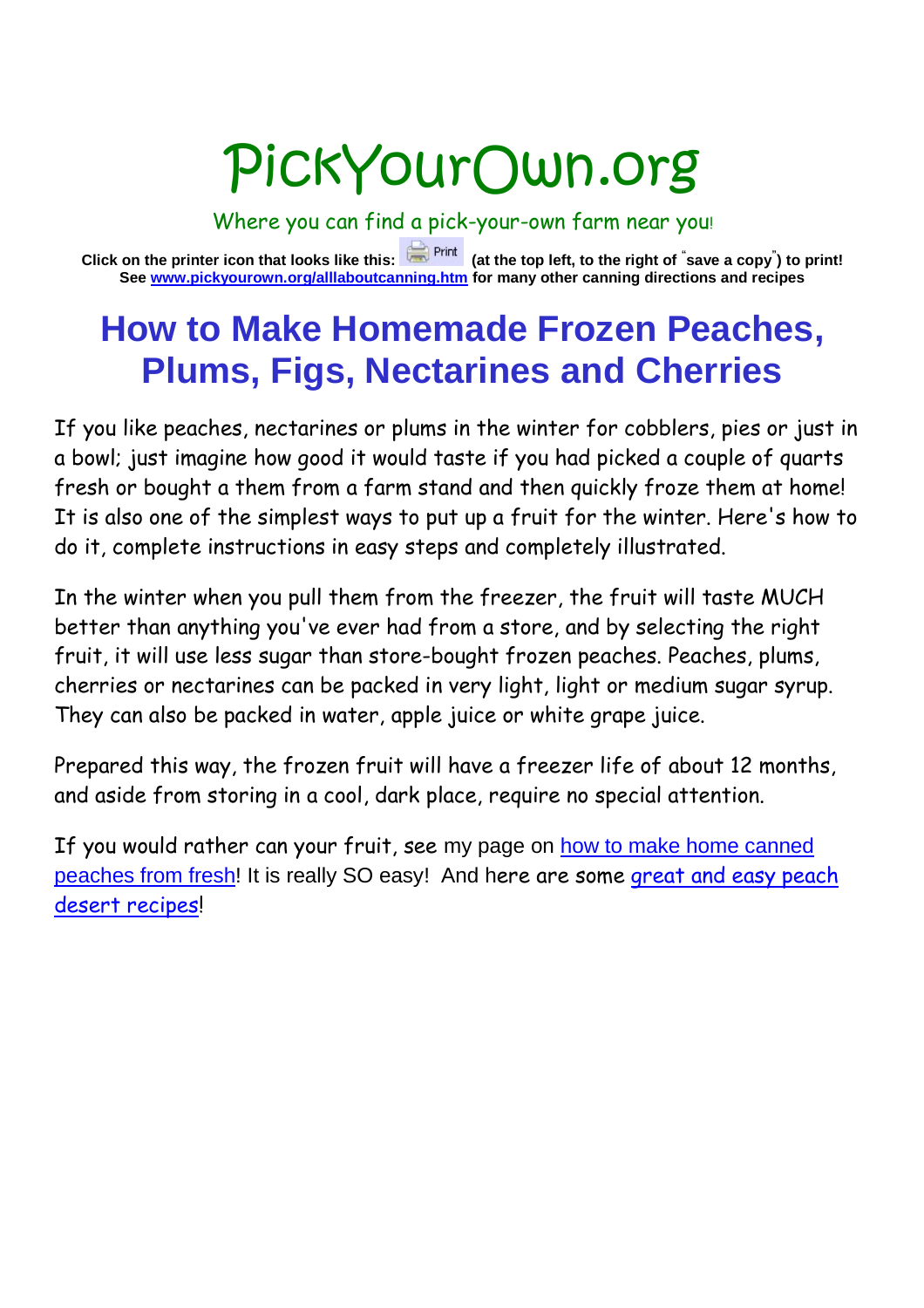## **Directions for Making Frozen Peaches, Plums, Cherries, Nectarines, Figs and Other Similar Soft Fruit**

**Ingredients and Equipment**

- Fruit (see step 1)
- Jar funnel (\$2 at Wal-Mart)
- At least 1 large pot
- Large spoons and ladles
- Ziploc freezer bags, quart size or a vacuum food sealer and bags for it.
- Sugar (or other sweetener: Splenda, Nutrasweet, or fruit juice)

### **Recipe and Directions**

#### **Step 1 - Selecting the peaches, plums, cherries or nectarines**

The most important step! You need peaches that are sweet, and to make the work easier, cling-free (also called freestone). This means that the peach separates easily from the pit! Same with nectarines, and this doesn't apply to cherries or plums.

Choose ripe, mature fruit. They should not be mushy, but they also should not be rock hard: just as ripe



as you would eat them fresh. Green, unripe peaches will soften but will not ripen, nor have the flavor of tree-ripe peaches.

After this step, I'll just refer to "peaches" but it applies to plums, cherries and nectarines.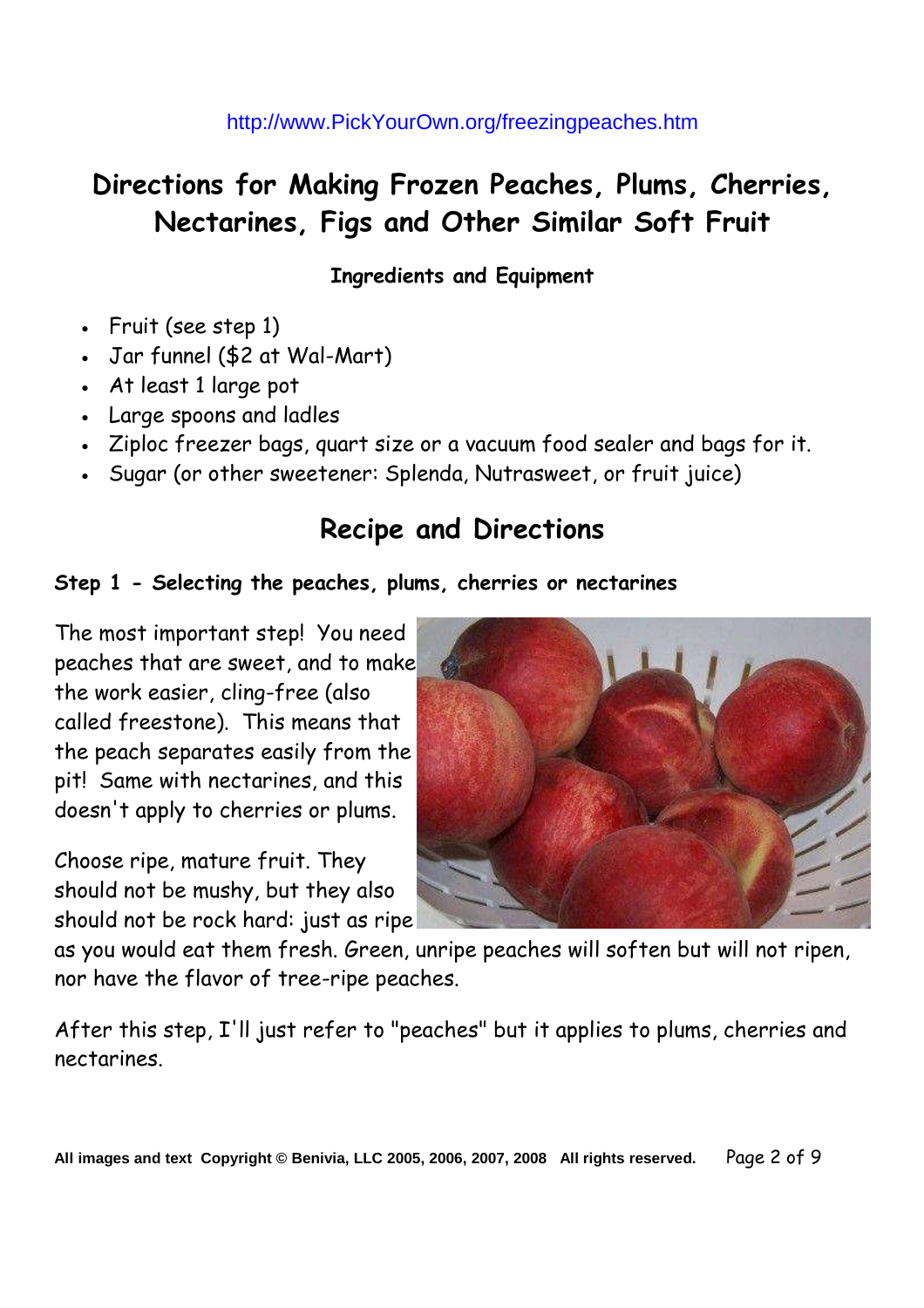#### **Step 2 - How many peaches and where to get them**

You can pick your own, or buy them at the grocery store. For very large quantities (more than a few bushels), you'll find that real\* farmer's markets, like the Farmer's Market in Forest Park, Georgia have them at the best prices.

It takes about 5 good sizes peaches or nectarines (or about 10 plums) to make one quart or frozen peaches.

\* - not the cutesy, fake farmer's markets that are just warehouse grocery stores that call themselves farmer's markets.

#### **Step 3 - Prepare the sugar (or other sweetener) solution**

Peaches must be packed in a solution of water and sugar or fruit juice. It's up to you which to use. Sugar is added to improve flavor, help stabilize color, and retain the shape of the fruit. You only need enough solution to cover the peaches; about 1 cup per quart. It is not added as a preservative; but the solution does prevent drying, freezer burn and oxidation (browning). Peach, white grape or apple juice works great and is a natural alternative to using processed sugar!

| <b>Sugar Syrups</b>                       |                |                  |              |
|-------------------------------------------|----------------|------------------|--------------|
| Type of Syrup                             | Sugar          | Water            | <b>Yield</b> |
| Fruit juice (peach, apple or white grape) | $\overline{0}$ | $\overline{O}$   | 4 cups       |
| Splenda (2 cups)                          | 0              | 6 cups           | 6 cups       |
| Light sugar                               | 2 cups         | 6 cups           | 7 cups       |
| Medium sugar                              | 3 cups         | $6 \text{ cups}$ | $61/2$ cups  |
| Heavy sugar                               | 4 cups         | 6 cups           | 7 cups       |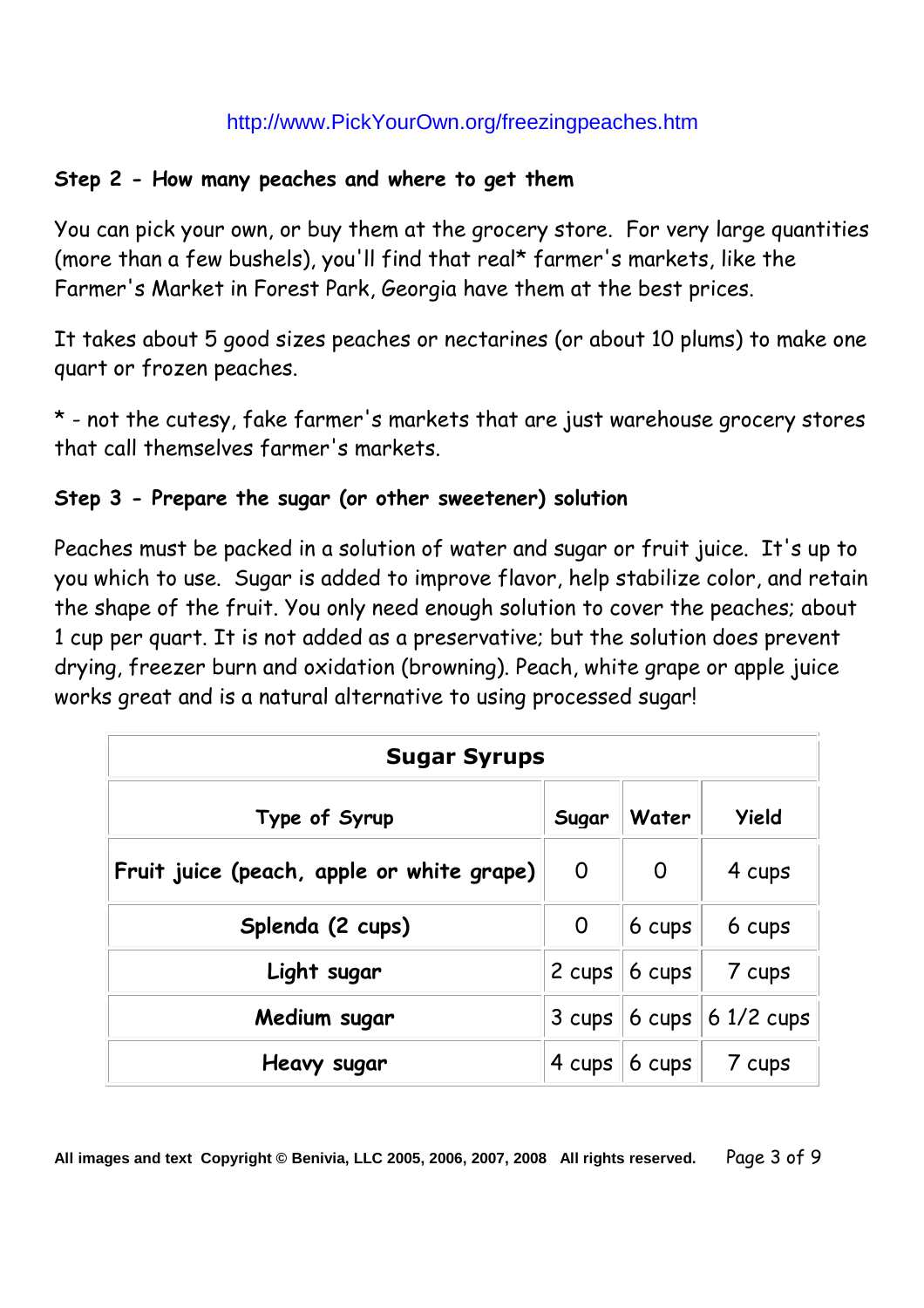Fruit juice syrup requires no preparation. To prepare sugar and Splenda syrups, while heating the water in a pot on the stove (or microwave), add sugar slowly, stirring constantly to dissolve. Once it is dissolved remove it from the heat. After preparing the liquid syrup, let it cool before mixing it with the peaches!



**Step 4 -Wash the peaches!**



I'm sure you can figure out how to wash the peaches in plain cold or lukewarm water.

**Step 5 - Peeling the Peaches**



Nope, we're not going to peel them by hand; that's way too much work. Instead, here's a great trick that works with many fruits and vegetables with skins (like tomatoes): just dip the fruit in boiling water for 20 to 45 seconds.

**All images and text Copyright © Benivia, LLC 2005, 2006, 2007, 2008 All rights reserved.** Page 4 of 9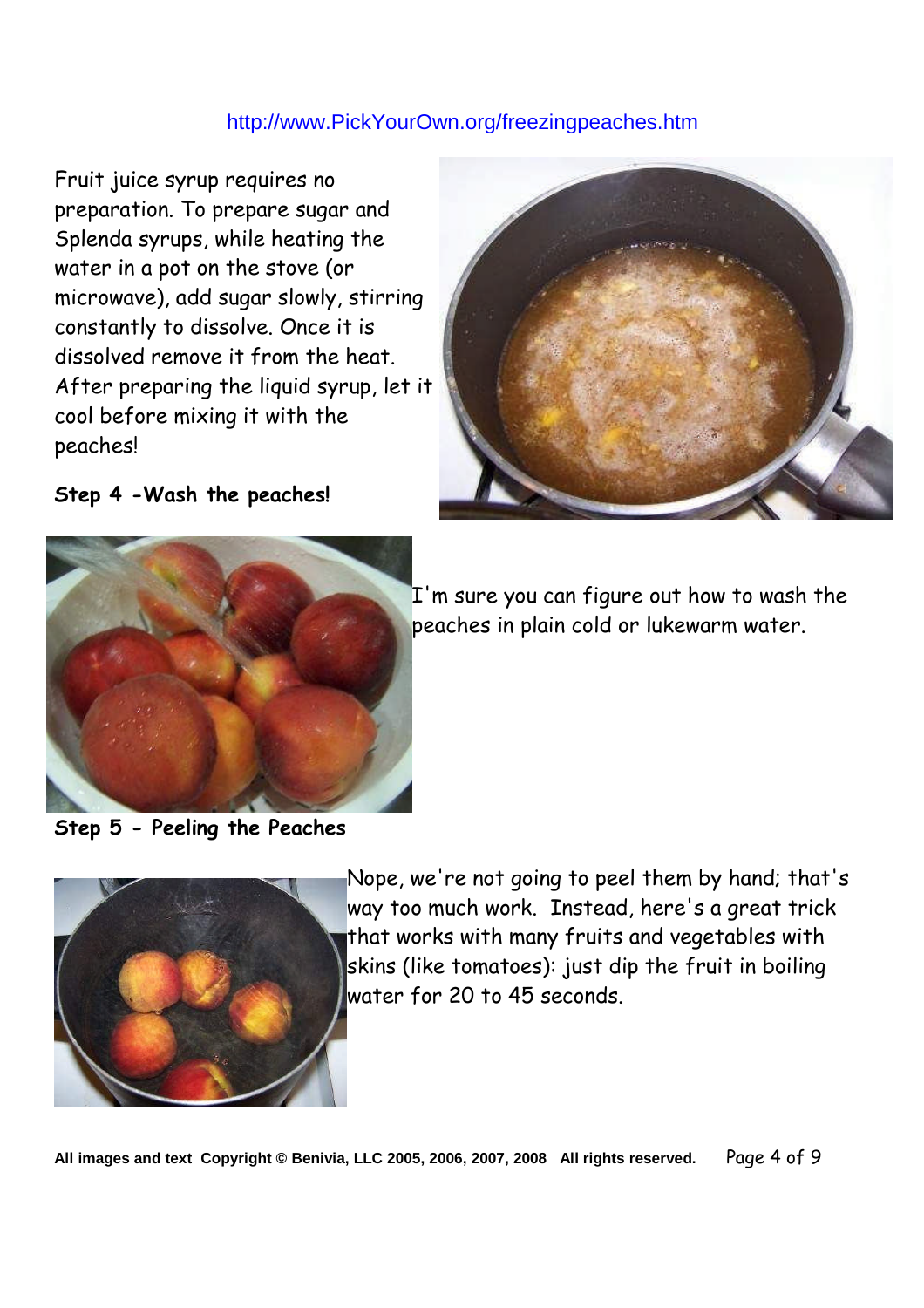

Remove from the boiling water using a slotted spoon and put into a large bowl or pot of cold water and ice for several minutes



The skins will easily slide off now!

Nectarines do not need to be peeled, if you don't mind the skins. Neither do peaches, but most people prefer them with skins off - they tend to be slimy after all this.

#### **Step 6 - Cut up the peaches**



Cut out any brown spots and mushy areas. Cut the peaches in half, or quarters or slices, as you prefer! Remove pits!

**All images and text Copyright © Benivia, LLC 2005, 2006, 2007, 2008 All rights reserved.** Page 5 of 9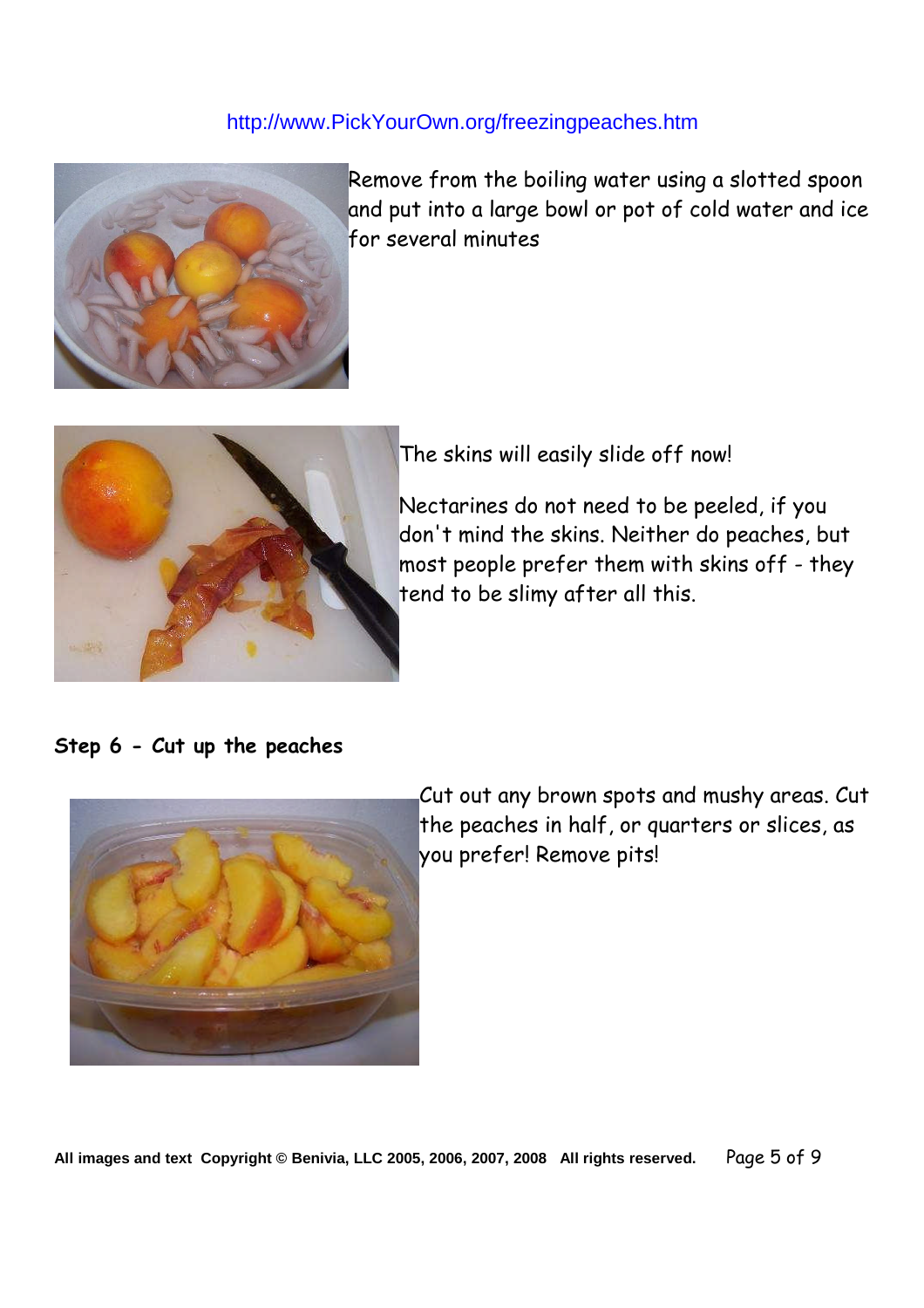#### **Step 7 - Prevent the fruit from darkening!**



Peaches will turn brown when exposed to air, even air in a sealed, sterile jar. To keep the fruit from turning brown, when you get a bowlful,

sprinkle 1/4 cup lemon juice or Fruit-Fresh (which is just citric acid, vitamin C, perfectly natural). Then stir the peaches to make sure all the surfaces have been coated.



#### **Step 8 - Mix the peaches with the sweetener solution**



In a large bowl, combine the peaches and sweetener solution. Mix completely.

\

**All images and text Copyright © Benivia, LLC 2005, 2006, 2007, 2008 All rights reserved.** Page 6 of 9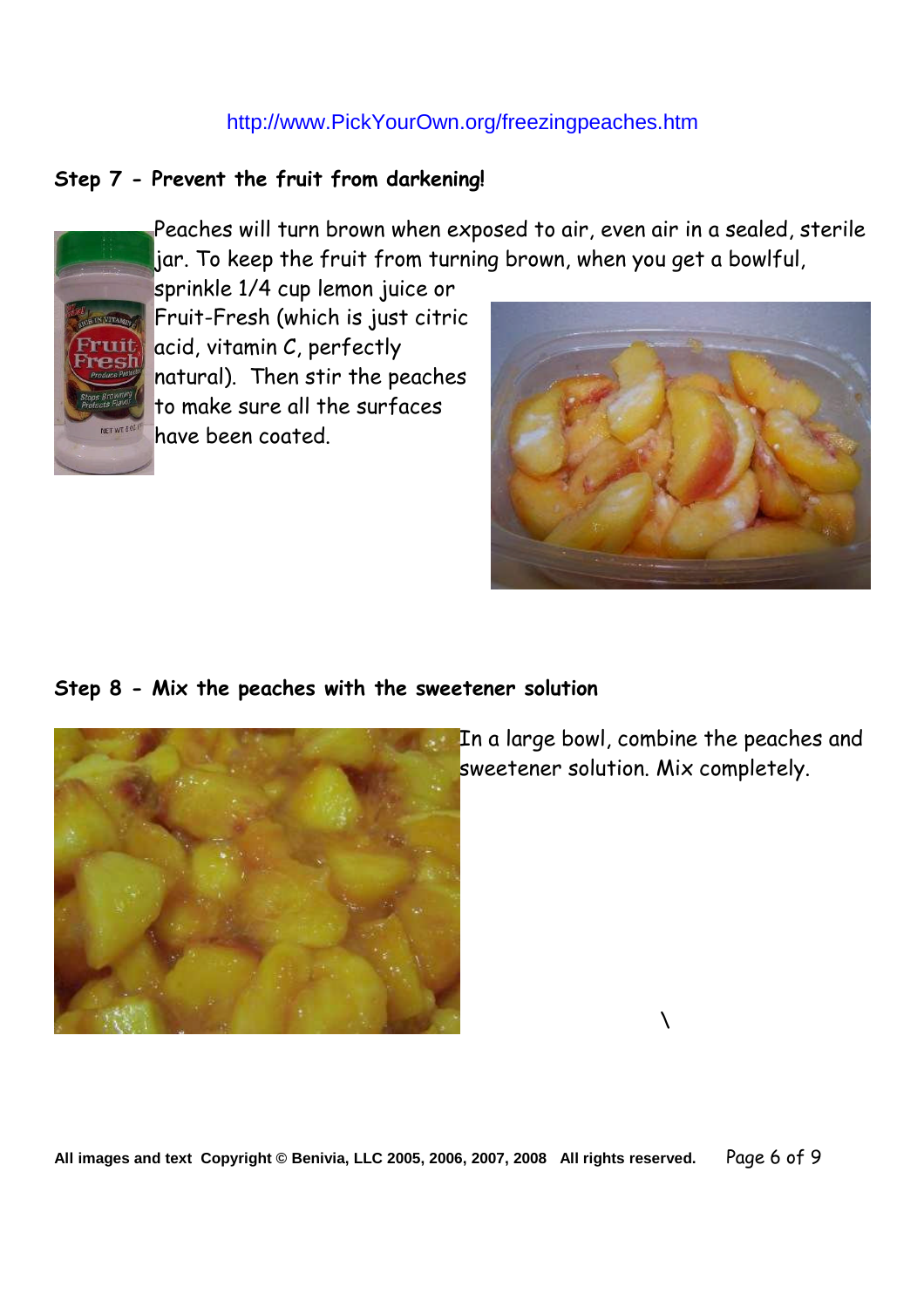#### **Step 9 - Fill the bags and exclude air pockets**

Ladle the peaches and solution into the freezer bags.

#### **A. Ziploc Bags**

If you are using ziploc bags, squeeze out any air bubbles and seal them. put them in the freezer on the coldest shelf. Since peaches, nectarines, plums, figs, and other soft fruit will be covered in a liquid, it is quite easy to remove all the air with a ziploc bag! Be sure to use the "freezer ziplocs", not the regular ones. The freezer ones are thicker and will be much less like to break, split or allow freezer burn. **TIP:** If you don't a vacuum food sealer to freeze foods, place food in a Ziploc bags, zip the top shut but leave enough space to insert the tip of a soda straw. When



straw is in place, remove air by sucking the air out. To remove straw, press straw closed where inserted and finish pressing the bag closed as you remove straw.

#### **B. Vacuum Food Sealer**

If you are using a vacuum food sealer, stand the bags upright on the shelves on the door of your freezer (so they don't spill) and allow them to freeze overnight (vacuum food sealers require liquids to be frozen first, or they would be sucked into the pump!)

The next day, take the bags out of the freezer, seal them and pop them back in the freezer!

If any of the frozen peaches are exposed on the surface, just pour a little more sugar syrup (or fruit juice, etc.) to cover them and put it back in the freezer. When that freezes, you can seal them.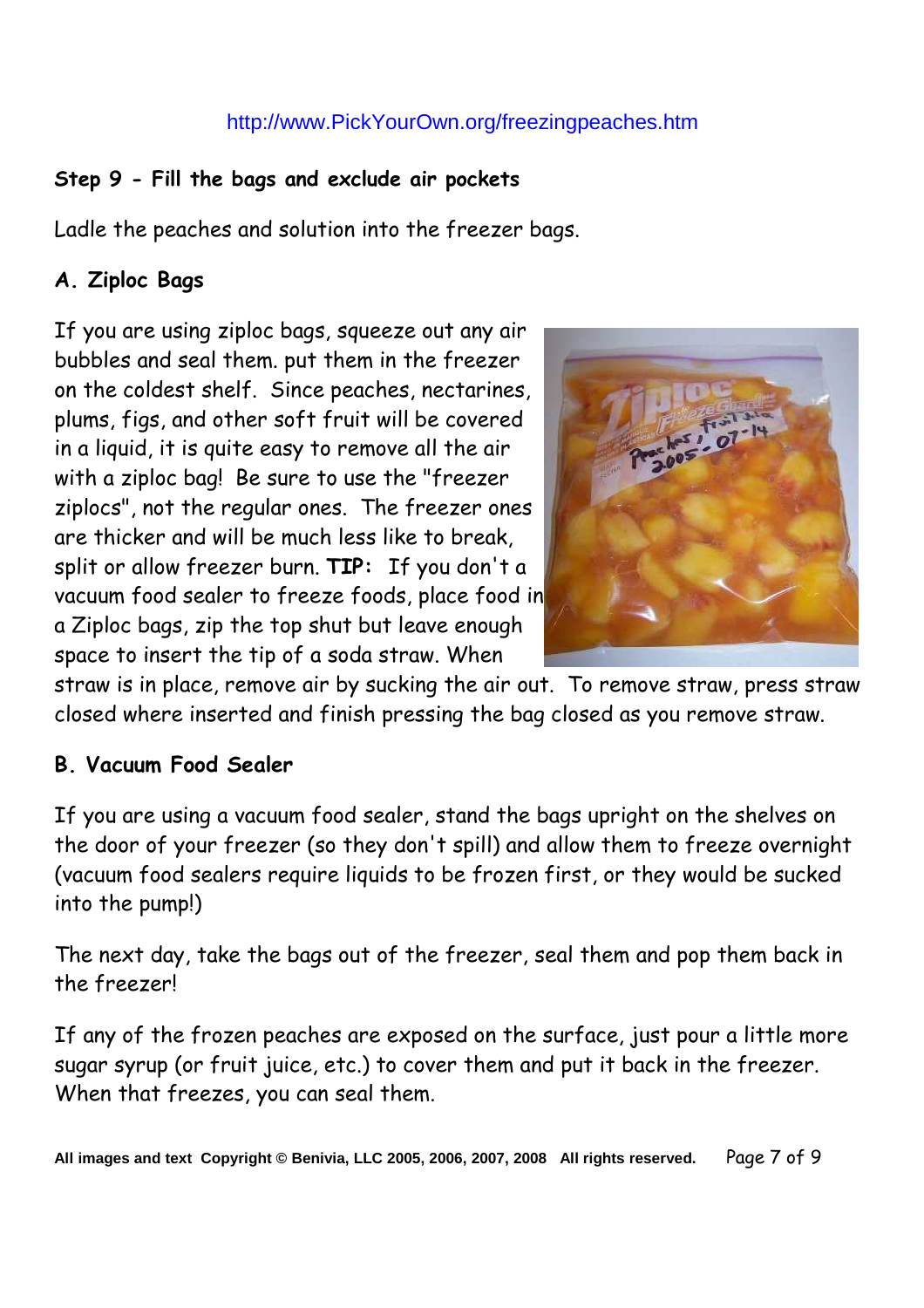At right, from top to bottom:

1. Peaches in foodsaver bags standing upright, unsealed, in the freezer; to be frozen.

2. Peaches in a foodsaver bag, waiting to be frozen, then sealed

#### **Tips!**

- To use them, just set them in the fridge overnight, or on the counter for a couple of hours. I wouldn't recommend the microwave unless you are planning to cook with them!
- Allow about 1/2 inch of head space. Do not use glass because the expansion in the freezer will break the glass. (yes, if you leave enough headspace, it may work some of the time...)
- If fruit is not covered by liquid it may darken or get freezer burn during storage (but does not necessarily mean it is spoiled, as all fruits will darken somewhat). To avoid this, remove all air bubbles and while the bags are freezing, stand them so that the fruit is entirely covered by liquid.





**All images and text Copyright © Benivia, LLC 2005, 2006, 2007, 2008 All rights reserved.** Page 8 of 9